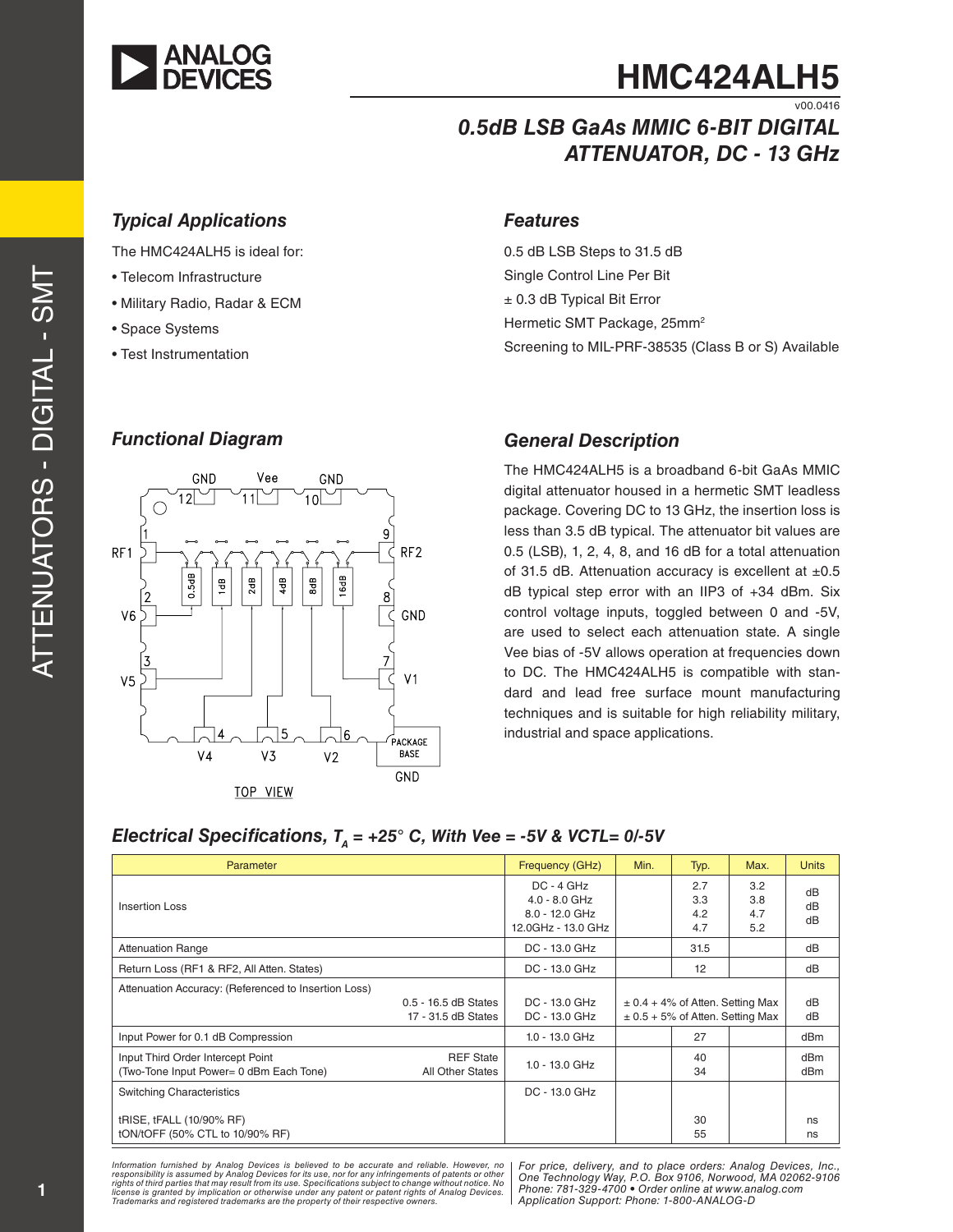

# *0.5dB LSB GaAs MMIC 6-BIT DIGITAL ATTENUATOR, DC - 13 GHz*

*Return Loss RF1, RF2*



# *Normalized Attenuation*

*(Only Major States are Shown)*



*Bit Error vs. Frequency (Only Major States are Shown)*





*Bit Error vs. Attenuation State*





*(Only Major States are Shown)*



*For price, delivery, and to place orders: Analog Devices, Inc., One Technology Way, P.O. Box 9106, Norwood, MA 02062-9106 Phone: 781-329-4700 • Order online at www.analog.com Application Support: Phone: 1-800-ANALOG-D*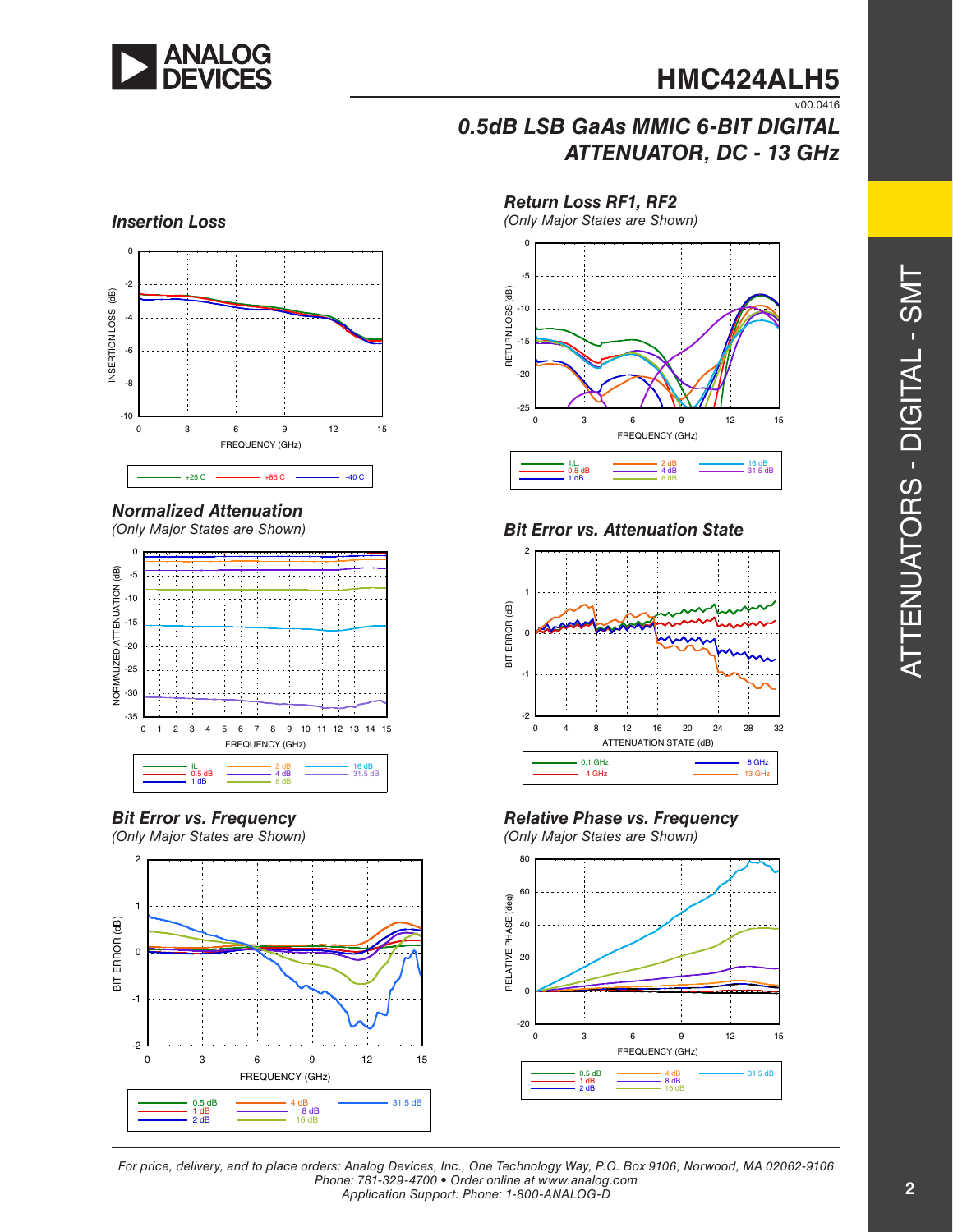

# *0.5dB LSB GaAs MMIC 6-BIT DIGITAL ATTENUATOR, DC - 13 GHz*

# -2 -1.5 -1 0<br>0.5-1<br>0.5  $\begin{array}{c} 2 \\ 1.5 \end{array}$ 0 1 2 3 4 5 6 7 8 9 10 11 12 13 14 15 STEP ERROR (dB) FREQUENCY (GHz)

# *Bias Voltage & Current Step Error vs. Frequency (Major States)*

# *Truth Table*

| <b>Control Voltage Input</b>                                                                                               |                        |                        |                        |                        | Attenuation                |                                  |
|----------------------------------------------------------------------------------------------------------------------------|------------------------|------------------------|------------------------|------------------------|----------------------------|----------------------------------|
| V <sub>1</sub><br>16dB                                                                                                     | V <sub>2</sub><br>8 dB | V <sub>3</sub><br>4 dB | V <sub>4</sub><br>2 dB | V <sub>5</sub><br>1 dB | V <sub>6</sub><br>$0.5$ dB | <b>State</b><br><b>RF1 - RF2</b> |
| Low                                                                                                                        | Low                    | Low                    | Low                    | Low                    | Low                        | Reference<br>I.L.                |
| Low                                                                                                                        | Low                    | Low                    | Low                    | Low                    | High                       | $0.5$ dB                         |
| Low                                                                                                                        | Low                    | Low                    | Low                    | High                   | Low                        | 1 dB                             |
| Low                                                                                                                        | Low                    | Low                    | High                   | Low                    | Low                        | 2 dB                             |
| Low                                                                                                                        | Low                    | High                   | Low                    | Low                    | Low                        | 4 dB                             |
| Low                                                                                                                        | High                   | Low                    | Low                    | Low                    | Low                        | 8 dB                             |
| High                                                                                                                       | Low                    | Low                    | Low                    | Low                    | Low                        | 16dB                             |
| High                                                                                                                       | High                   | High                   | High                   | High                   | High                       | 31.5 dB                          |
| Any Combination of the above states will provide<br>an attenuation approximately equal to the sum of<br>the bits selected. |                        |                        |                        |                        |                            |                                  |

| Vee Range= $-5$ Vdc $\pm$ 10% |                    |                    |  |
|-------------------------------|--------------------|--------------------|--|
| <b>Vee</b><br>(VDC)           | lee (Typ.)<br>(mA) | lee (Max.)<br>(mA) |  |
| $-3.0$                        | 22                 | b                  |  |
| $-5.0$                        | 2.3                |                    |  |

### *Control Voltage*

| <b>State</b> | <b>Bias Condition</b>                 |
|--------------|---------------------------------------|
| Low          | 0 to -3V @ 35 µA Typ.                 |
| High         | Vee to Vee $+0.8V \otimes <1$ µA Typ. |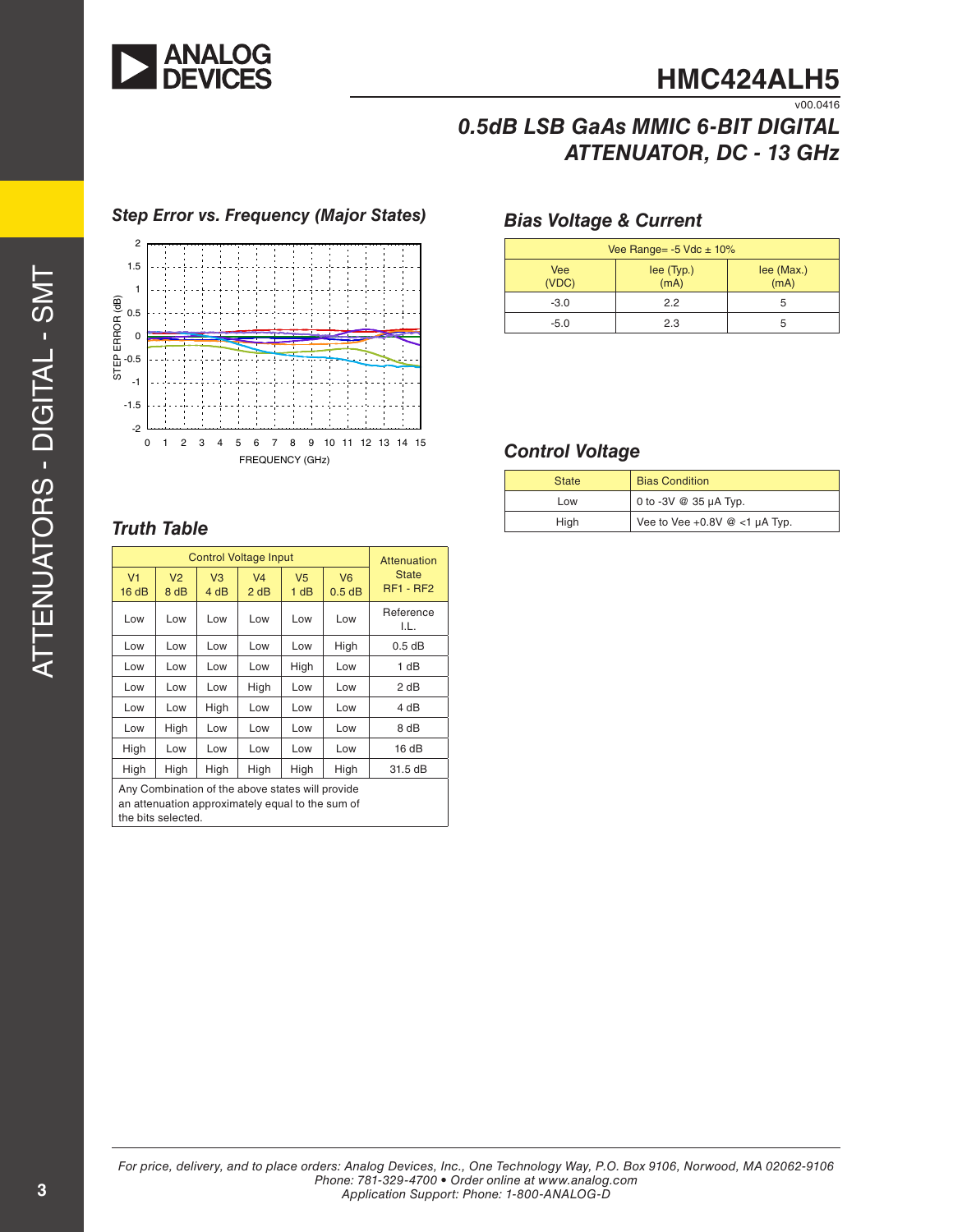

### **HMC424ALH5**  $V00.0416$

# *0.5dB LSB GaAs MMIC 6-BIT DIGITAL ATTENUATOR, DC - 13 GHz*

### *Absolute Maximum Ratings*

| Control Voltage (V1 to V6)                                                                                | Vee - 0.5 Vdc        |
|-----------------------------------------------------------------------------------------------------------|----------------------|
| <b>Bias Voltage (Vee)</b>                                                                                 | -7 Vdc               |
| <b>Channel Temperature</b>                                                                                | 150 °C               |
| Thermal Resistance (T= $85^{\circ}$ C)<br>$Pin = +23$ dBm. @ max. atten.<br>$Pin = +23dBm$ , @ 4dB atten. | 100 °C/W<br>374 °C/W |
| Continuous Pdiss (T= 85 °C)                                                                               | 0.174 W              |
| <b>Storage Temperature</b>                                                                                | $-65$ to $+150$ °C   |
| <b>Operating Temperature</b>                                                                              | $-40$ to $+85$ °C    |
| RF Input Power (0.5 - 13 GHz)                                                                             | $+25$ dBm            |
| <b>ESD Sensitivity (HBM)</b>                                                                              | Class 1A             |



ELECTROSTATIC SENSITIVE DEVICE OBSERVE HANDLING PRECAUTIONS

### *Outline Drawing*



- 
- 3. DIMENSIONS ARE IN INCHES [MILLIMETERS].
- 4. LEAD SPACING TOLERANCE IS NON-CUMULATIVE
- 5. PAD BURR LENGTH 0.15mm MAX. PAD BURR HEIGHT 0.25mm MAX.
- 6. ALL GROUND LEADS AND GROUND PADDLE MUST BE SOLDERED TO PCB RF GROUND.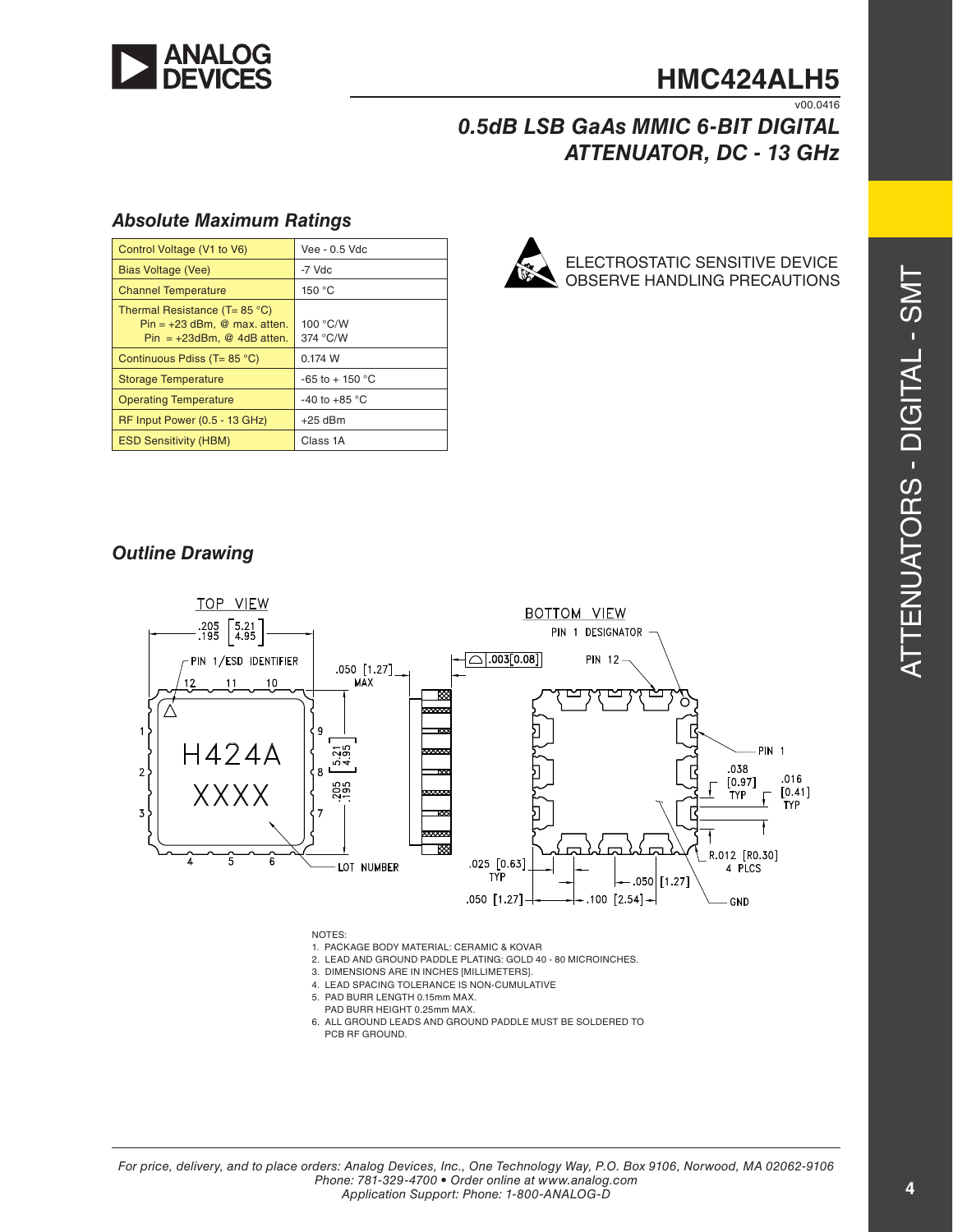

# *0.5dB LSB GaAs MMIC 6-BIT DIGITAL ATTENUATOR, DC - 13 GHz*

### *Pin Description*

| <b>Pad Number</b> | <b>Function</b> | <b>Description</b>                                                                                                         | Interface Schematic |
|-------------------|-----------------|----------------------------------------------------------------------------------------------------------------------------|---------------------|
| 1, 9              | RF1, RF2        | This pin is DC coupled and matched to 50 Ohm. Blocking<br>capacitors are required if RF line potential is not equal to 0V. |                     |
| $2 - 7$           | $V6 - V1$       | See truth table and control voltage table.                                                                                 | 100K<br>Vee         |
| 8, 10, 12         | <b>GND</b>      | Package base must also be connected to RF ground                                                                           | $\circ$ GND         |
| 11                | Vee             | Supply Voltage -5V $\pm$ 10%                                                                                               |                     |

*Suggested Driver Circuit (One Circuit Required Per Bit Control Input)*



*Simple driver using inexpensive standard logic ICs provides fast switching using minimum DC current. \* Recommended value to suppress unwanted RF signals at V1 - V6 control lines.*

*For price, delivery, and to place orders: Analog Devices, Inc., One Technology Way, P.O. Box 9106, Norwood, MA 02062-9106 Phone: 781-329-4700 • Order online at www.analog.com Application Support: Phone: 1-800-ANALOG-D*